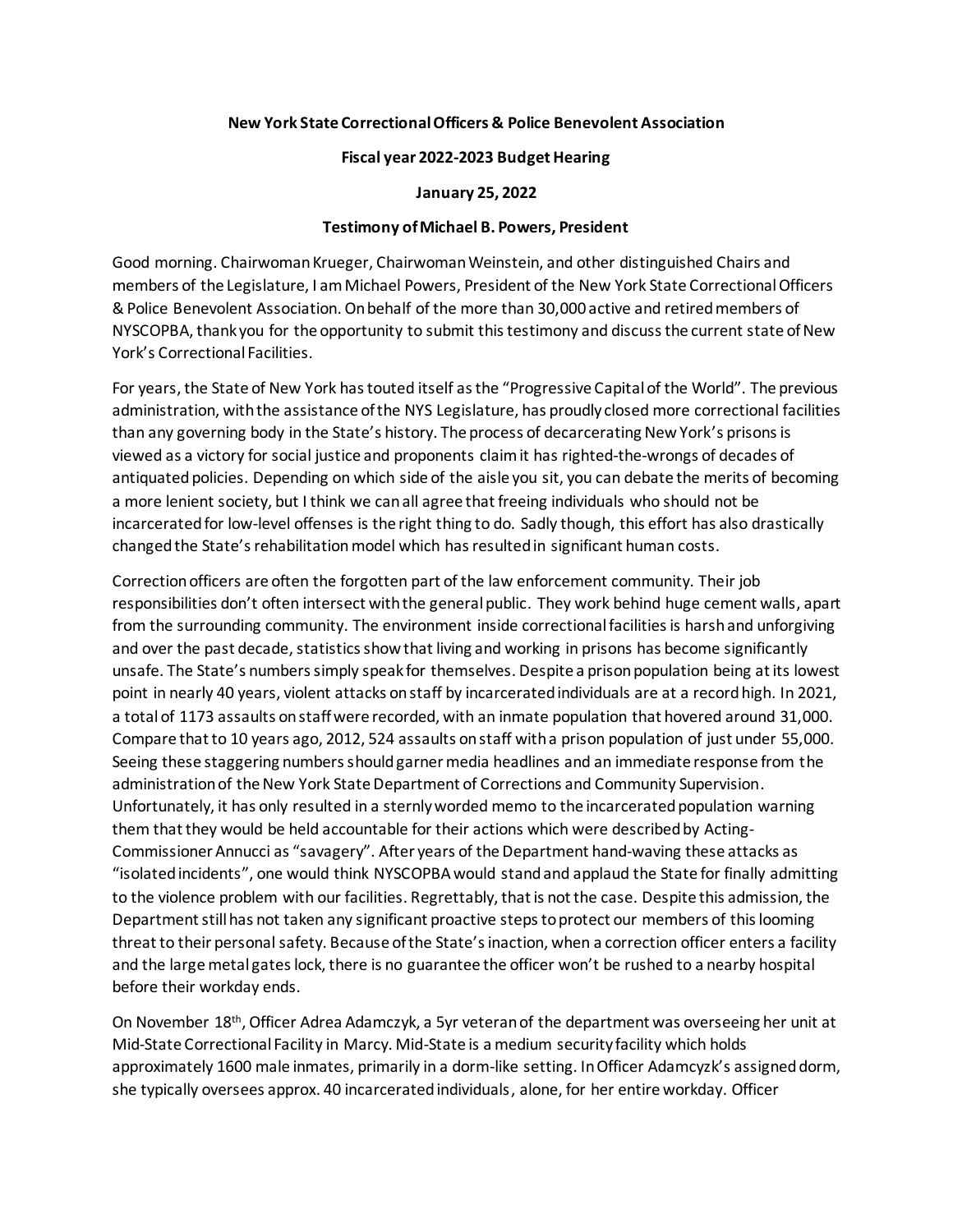Adamczyk is viewed as a solid, respected officer by both her peers and the men she is tasked with keeping safe, even in volatile situations. That morning, as Officer Adamczyk was making her rounds, she received complaints of one incarcerated individual's hygiene. When she directed the man to take a shower, the individual viciously attacked Officer Adamczyk, punching her repeatedly in the face. Despite an attempt to defend herself, she fell to the ground where the inmate repeatedly kicked her in her face and head. Incarcerated individuals nearby heard the violent assault and pulled the attacker away long enough for other officers to arrive. The assailant continued to fight with the responding officers, injuring others until the officers were finally able to get the attacker's arms in restraints.Officer Adamczyk was quickly rushed to a nearby medical facility where she received 70 stitches to close the gash in her forehead. She also had her nose broken so badly it required significant reconstructive surgery to repair and she suffereda severe concussion. Eventually, the physical wounds will heal but the mental pain she has endured is immeasurable. There were no personal warning signs that this was going to happen to Officer Adamczyk. She had no significant dealings with this individual prior to this day. This was an unprovoked, violent assault upon an employee of the State who did nothing more than attempt to do the job she was hired to do. Despite our pleas for additional resources, the Department continues to require officers to work alone in these dormitory settings. Our members shouldn't have to hope and pray that other incarcerated individuals intervene on their behalf until responding staff arrive.

But don't be fooled, this terrible incident was inevitable. Today in New York State prison facilities, more than 3 correction officers like Adrea are injured at the hands of incarcerated individuals. Tomorrow will be the same. And the day after that, another three officers will fall victim to the hands of a violent assault. As a result of the overhaul of the discipline system within correctional facilities, there are very few deterrents in place to dissuade incarcerated individuals from attacking staff. In a few months when HALT is fully implemented, the ability to remove and separate violent individuals from attacking more staff and other fellow inmates will be severely hampered. The incarcerated population is well aware of this. The chants of "15 days, 15 days" echoes throughout the hallways and cellblocks as another officer is carried off on a stretcher. The violent predators that lurk inside our prison facilities can't wait for HALT to be implemented, not because they believe they are capable of being rehabilitated with more programming and gold stars for good behavior, but because they know the State will no longer hold them accountable for their actions. These prison facilities will become consequence-free environments, allowing dangerousindividuals to thrive in chaos and hurt anyone who attempts to stand in their way. Our organization has a bill pending with this Legislature that will bring stakeholders to the table and partake in a violence study. We strongly believe we know the reason for the skyrocketing violence, but this legislation will ensure that root cause behind the spike in violence is identified. Until that violence study is completed, and this safety issue is addressed, we request that any more changes to the State's incarceration model or policies that alter the disciplinary system be put on hold, including the implementation of HALT. As duly elected officials, you have a moral obligation to protect New York's citizens and that includes the brave men and women of NYSCOPBA.

Poorly constructed polices aimed to better the lives of one group of individuals at the expense of another group's health and safety is only one of the issues that our membership is facing. There are ways to protect everyone, the State just needs to implement them with the same urgency and fervor that they enact polices to improve the well-being of the incarcerated community. The continued saturation of contraband into our prison facilities only worsens an already dangerous work setting. While we echo the Department's commending of staff for screening packages and mail, as well as the